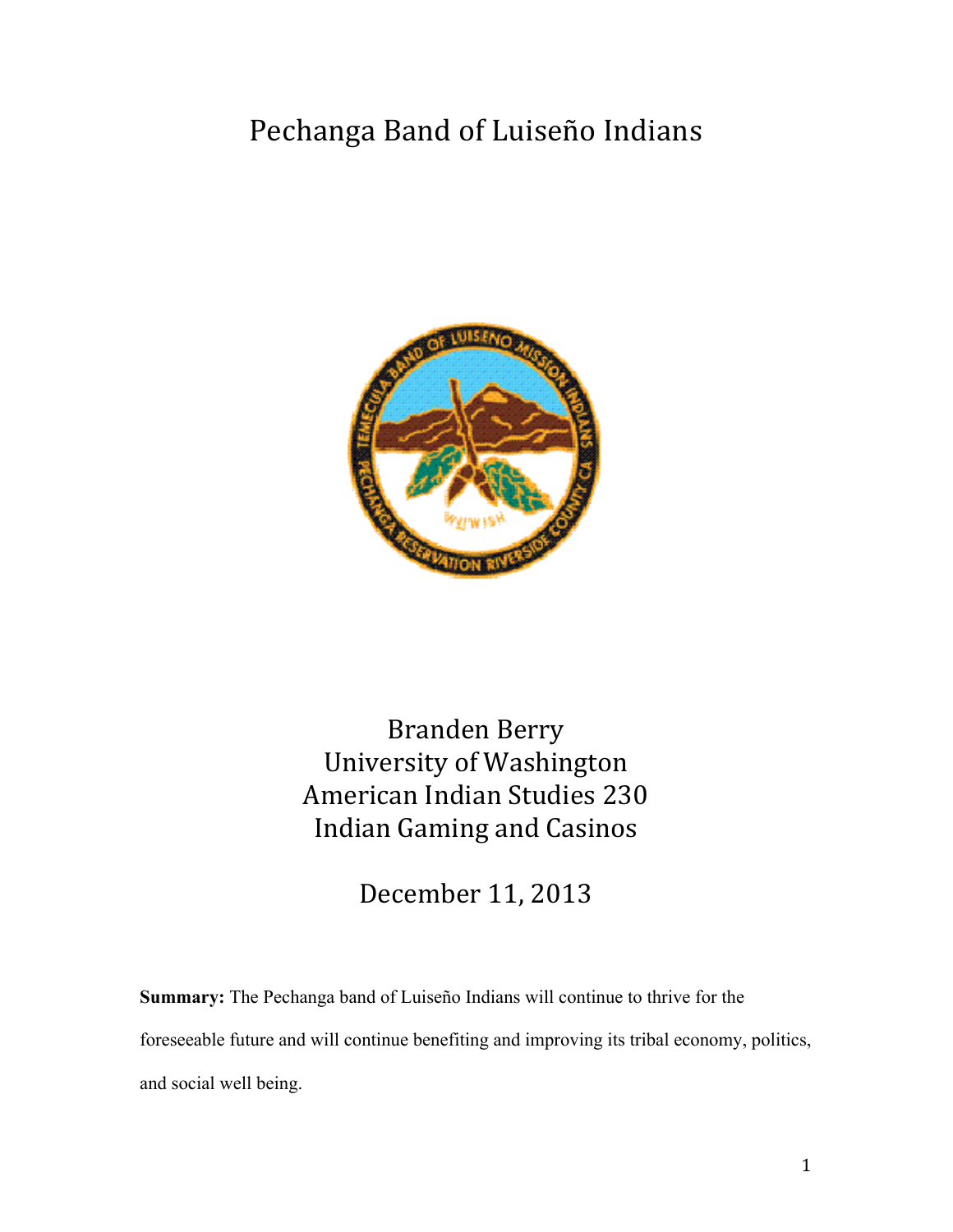#### **Background**

The Pechanga Band of Luiseno Indians has been in the Temecula valley for over 10,000 years. This tribe is comprised of Soboba band near San Jacinto, the Pauma band of Pauma Valley, the Rincon band of Valley Center, the La Jolla band near Palomar, and the Old Pala band of Pala reservation. This tribe is full of rich history and culture that continues to live on in its' descendants today. The tribe has followed the tradition of many others by creating a casino on their reservation. Established in 2002, it is the largest casino in California and the Western United States. The casino and tribe are closely intertwined in representing Pechanga culture through the architecture and agriculture. I will be focusing throughout this paper on economic development, economic factors in the surrounding community, policy and political issues, legal issues, and the culture within the tribe.

#### **Tribe Culture:**

The Pechanga Band of Luiseno Indians has a long and detailed history and culture. While they are comprised of many bands of Indians stretching in the Temecula Valley, they operate under a single governmental system that they have created. The Pechanga Tribe is a two-tiered system that follows a written constitution and bylaws. The bottom tier is of course the member of the tribe itself, while the top tier is the Tribal Council, who acts as representatives for all the bands of Indians in the Temecula Valley (pechanga-nsn.gov). Elected by a majority of the General Membership, the Pechanga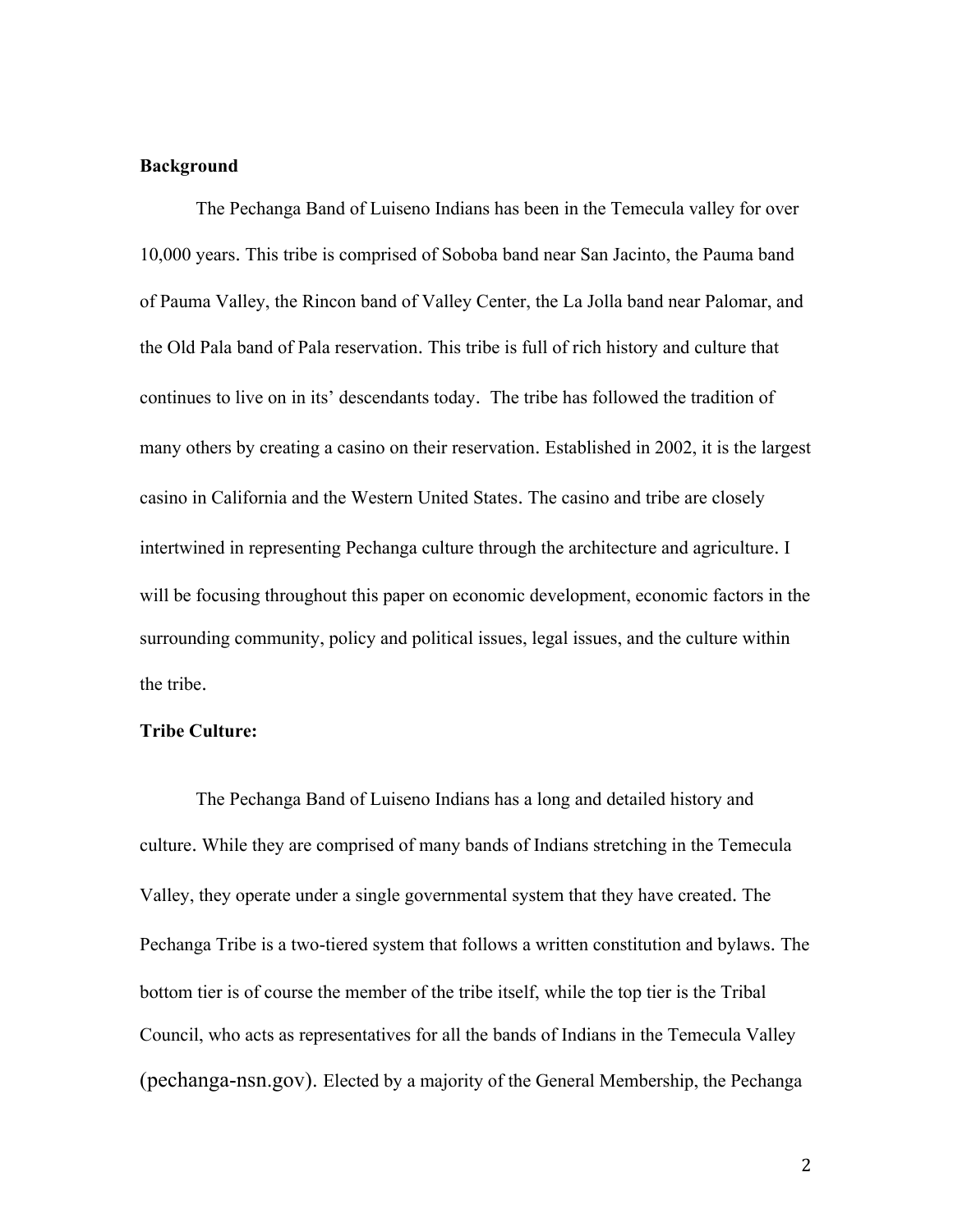Tribal Council is responsible for setting policy and administering a wide range of governmental programs within the boundaries of the reservation.

The Casino, which was established in 2002, has quickly become the largest in the State of California, and the main economic success of the tribe. It is a total of 18,000 square feet with over 3,400 slot machines and 54 poker tables. There is also a hotel, which is attached to the casino and contains 517 guest rooms and 64 suites. This hotel goes beyond the typical casino variety though, and also offers a full golf course, 8 different restaurants with world-class cuisine, an RV resort, and multiple meeting and convention spaces. With all of this business at the Pechanga Tribe's disposal, it is easy to understand why they have achieved economic success. The Pechanga Tribe has a Developmental Corporation, which was created to ensure that the tribe continues to have economic success and jobs. There are currently 5 members on the board: President Patrick Murphy, 1st Vice President John Palinkas, 2nd Vice President Edith Atwood, Secretary Ken Perez, and Treasurer Randy Bardwell. These members are responsible to supervise the 5 following services. Education and training is vital for the tribe, which is why they have various college scholarships, vocational training, and tuition assistance available for their tribe members. Facilities and public works involve taking care of the reservations buildings, roads, parks, landscaping, and others. The tribal government also employs a full functional fire department that patrols the whole reservation. The reservation also incorporates health, family welfare, and special needs into their community through various staff and healthcare providers. Lastly, the Tribal Rangers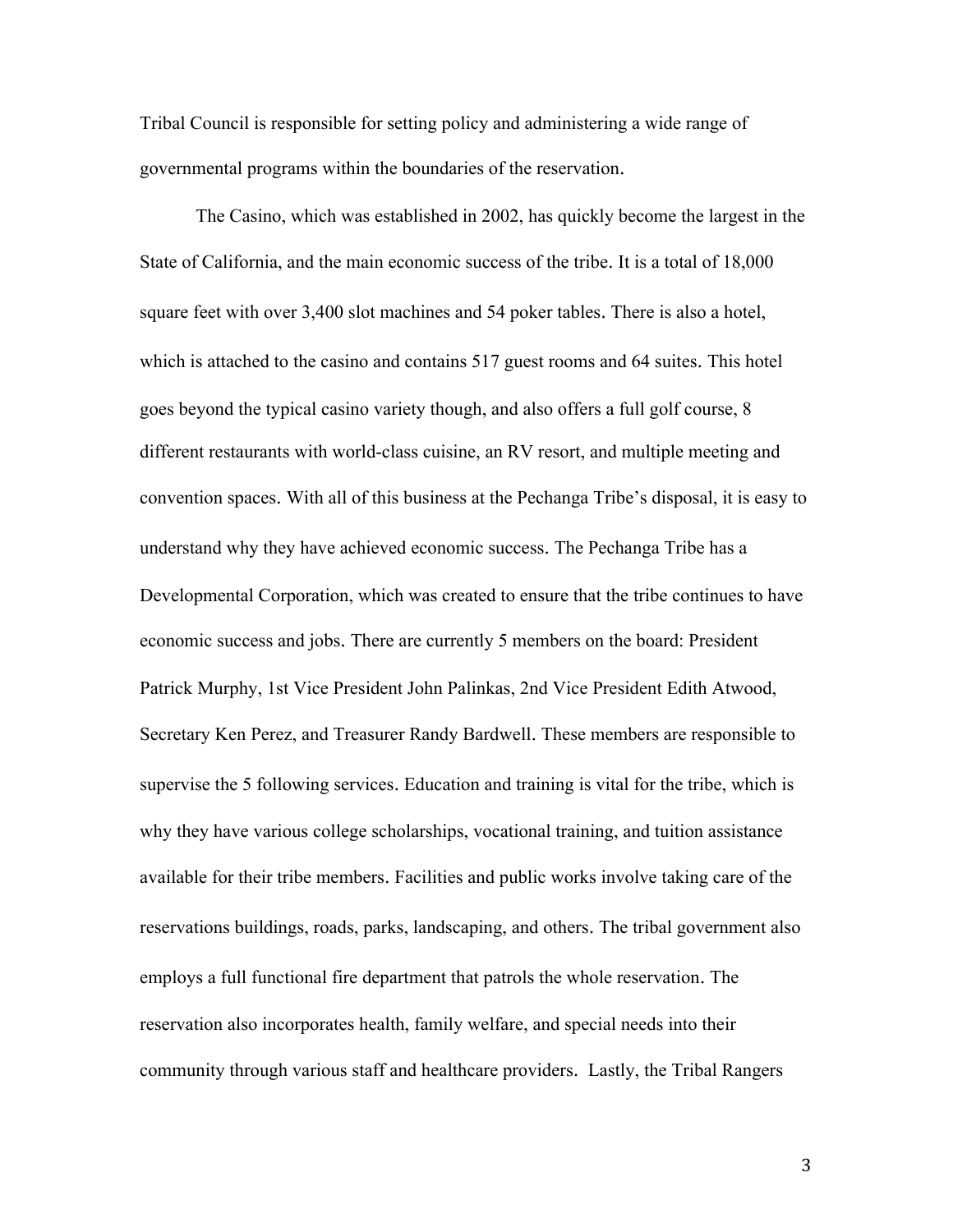ensure the safety and security by patrolling the Pechanga lands (pechanga-nsn.gov). Pechanga tribal culture lives on through its various community funding by casinos and by the commitment by its tribal leaders.

## **Policy:**

The Pechanga Band of Luiseno Indians is allowed to operate casino activities so long as they abide by various federal and state policies and regulations. Since the 1850's the state of California has imposed strict laws upon the Pechanga Band of Luiseño Indians. Federal policy continually had disregarded tribal sovereignty and did not recognize the autonomous authority the tribal council already had in place. During the 20th century, tribes within California were constantly degraded economically, politically, and culturally. With many of the Indians within California unsupported by Tribal Councils and living solitary lifestyles, the increased lack of support from the government towards Indian tribes themselves meant that there were little funds for law enforcement, education, health care, or any number of necessary provisions a government provides for any American citizen (Champagne, 2). These lacks of basic care meant that there were increasing rates of crime, unemployment, bankruptcy and many other unfortunate circumstances for Native Americans. But after 1988, government attitudes towards Indian Tribes increased in a positive way, with new legislation and laws created to ensure the economic and social success of Native Americans.

## **Policy and Political issues: State Intervention**

Indians within California seemed at a dead end until the resurgence of Native American rights in the mid 1900's. Casino gaming became the biggest economic success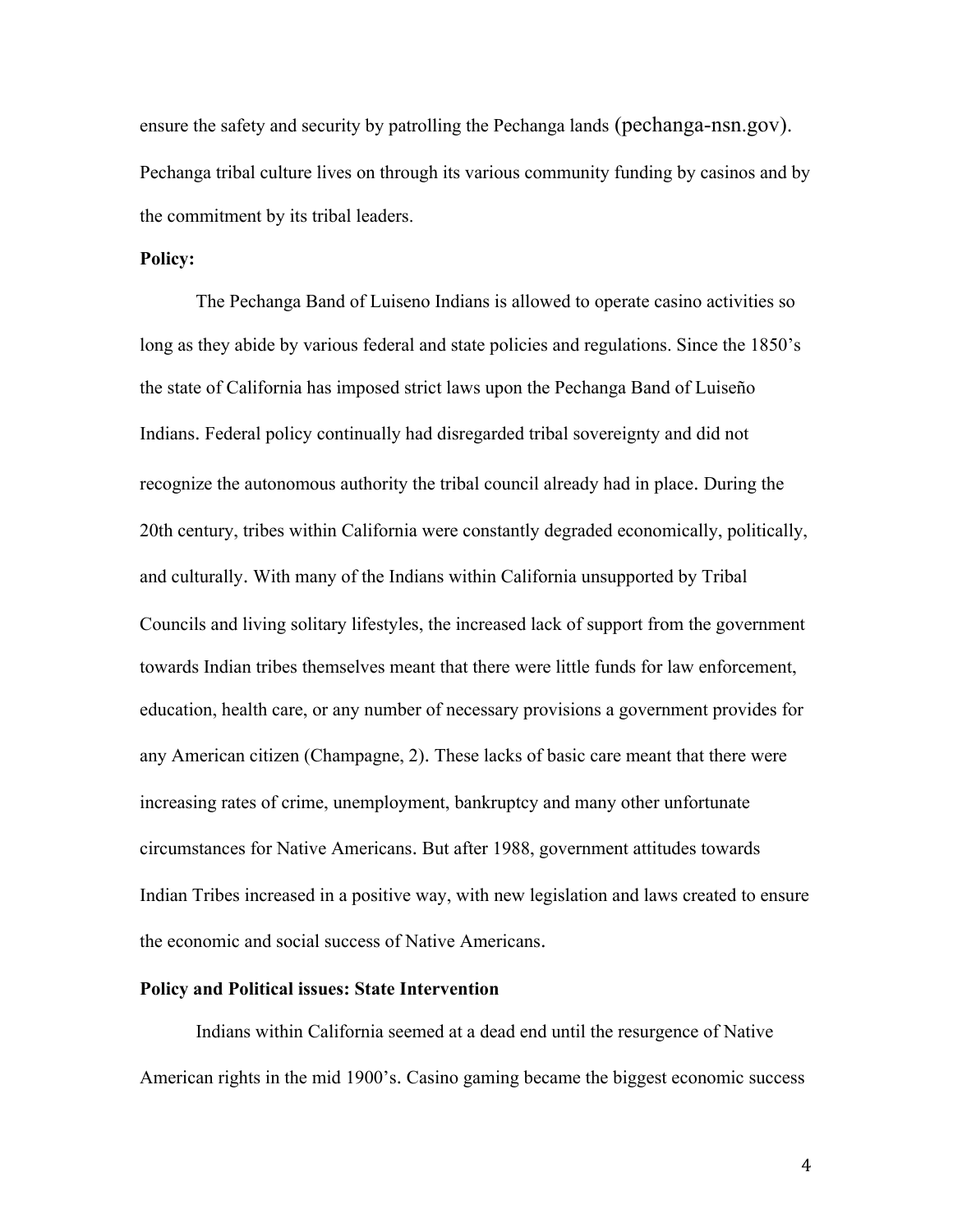for tribes in the United States around 1960. With California having one of the most immigrated populations with the growth rate rising, the very people who brought down the Native Americans became their best customers and the reasons for their future financial successes. Native American rights seemed to take a turn for the better with the Public 280 Laws, which established that reservation land could not be taxed by the state (Champagne, 4). In California, one of the most major achievements for Native American rights came with the California vs. Cabazon Band of Missions Indians case. This case, operated under the Supreme Court, declared the California could not make Indian tribes follow their state gaming laws due to the fact that California operated its own state lottery. "Cabazon was the first Supreme Court decision to uphold sovereign Indian nations' rights to engage in gaming," (Mullis, 4). This was a highly influential case that finally recognized the rights and privileges Native American tribes had, and the limits to State intervention. In 2005, the State of California further offered tribal gaming societies more freedom by allowing Class 3 gaming activities, which are not operated by the state. This was a great success for tribes, as they were allowed to operate high risk, high stake gaming operations which were previously denied to them.

In 1988 things changed even better when the California State Governments' authorized interference with tribal activities was permanently established with the Indian Gaming Regulatory Act of 1988 (Mullis, 23). Basically, this act stated that each tribe in California would be free to do any gaming activities they wished, so long as they were allowed in some form under state law. The IGRA was a nationally recognized act that was a positive consequence of the California vs. Cabazon case.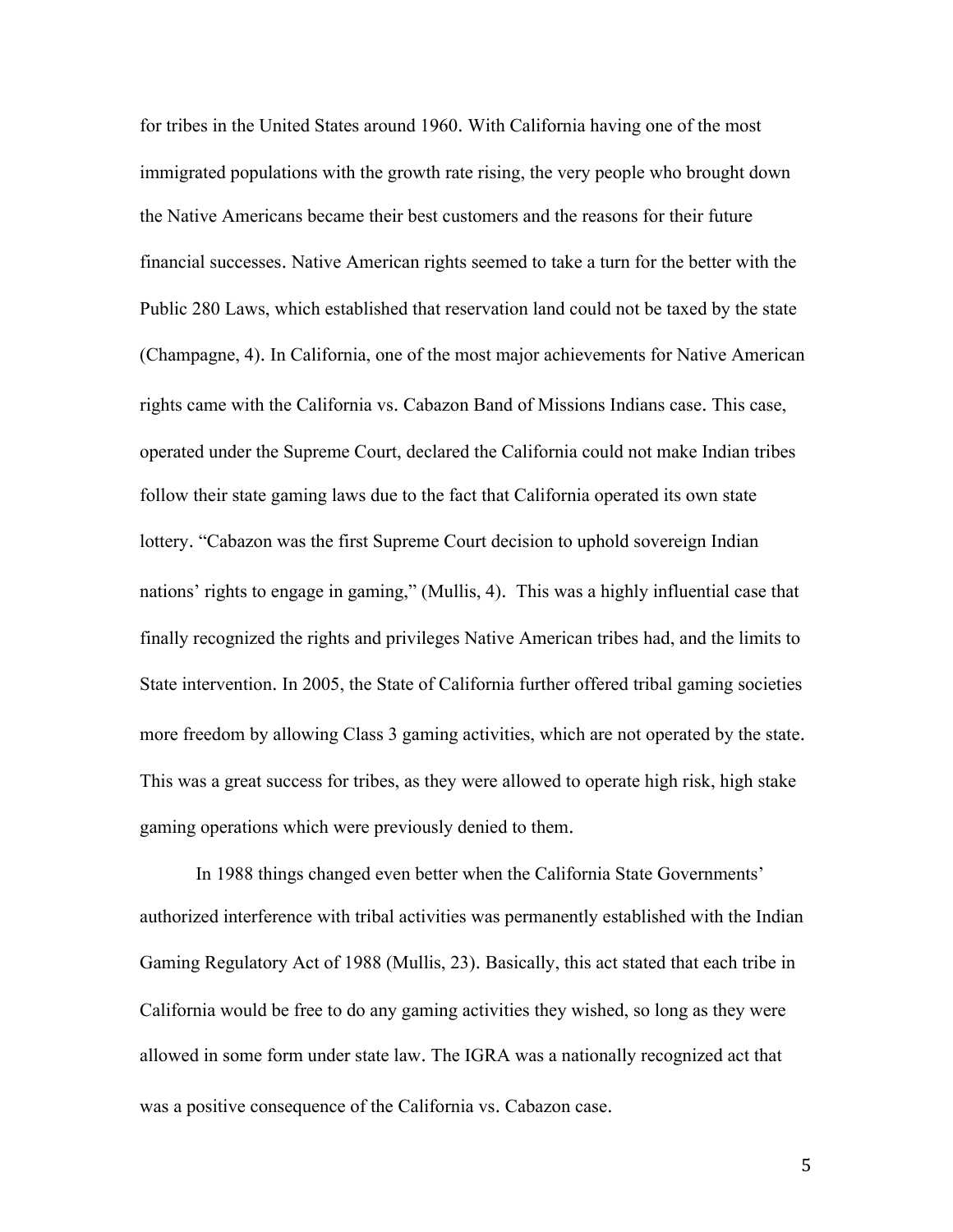## **Federal Intervention:**

Not only is it important on a State level to establish guidelines for State vs. Indian intervention and rights, but also it is equally important to do so on a Federal Government level. It is necessary to have Federal intervention guidelines that provide a model for States and a higher authority to demand cooperation with those guidelines. Federal laws for Tribal interaction are far from perfect though. In the case of Florida vs. the Seminole tribe, the Supreme Court decided that tribes could not sue the States for failing to comply with compact guidelines. This drastically reduced any power the tribes had for making sure their sovereign rights were not imposed upon. One of the more positive federal intervention guidelines is to make sure that no financial crimes happen in Indian gaming facilities. Financial crimes are extremely common in gaming activities and federal legislature has allowed tribes to create financial crime prevention plans to ensure that it does not happen in Tribal facilities. Federal intervention guidelines have a long way to come, but as it is now, there are certain legislatures that do allow sovereignty and Indian rights to be respected.

# **Sovereignty:**

Issues of tribal sovereignty continue to trouble many Native Americans who believe they should not have to have any sort of compacts with the Federal Government. After all, if they are truly sovereign, why should they be required to make deals on legal matters with the local Governments? A main reason that tribes agree to engage in compact legislation agreements is because their main customers are non-native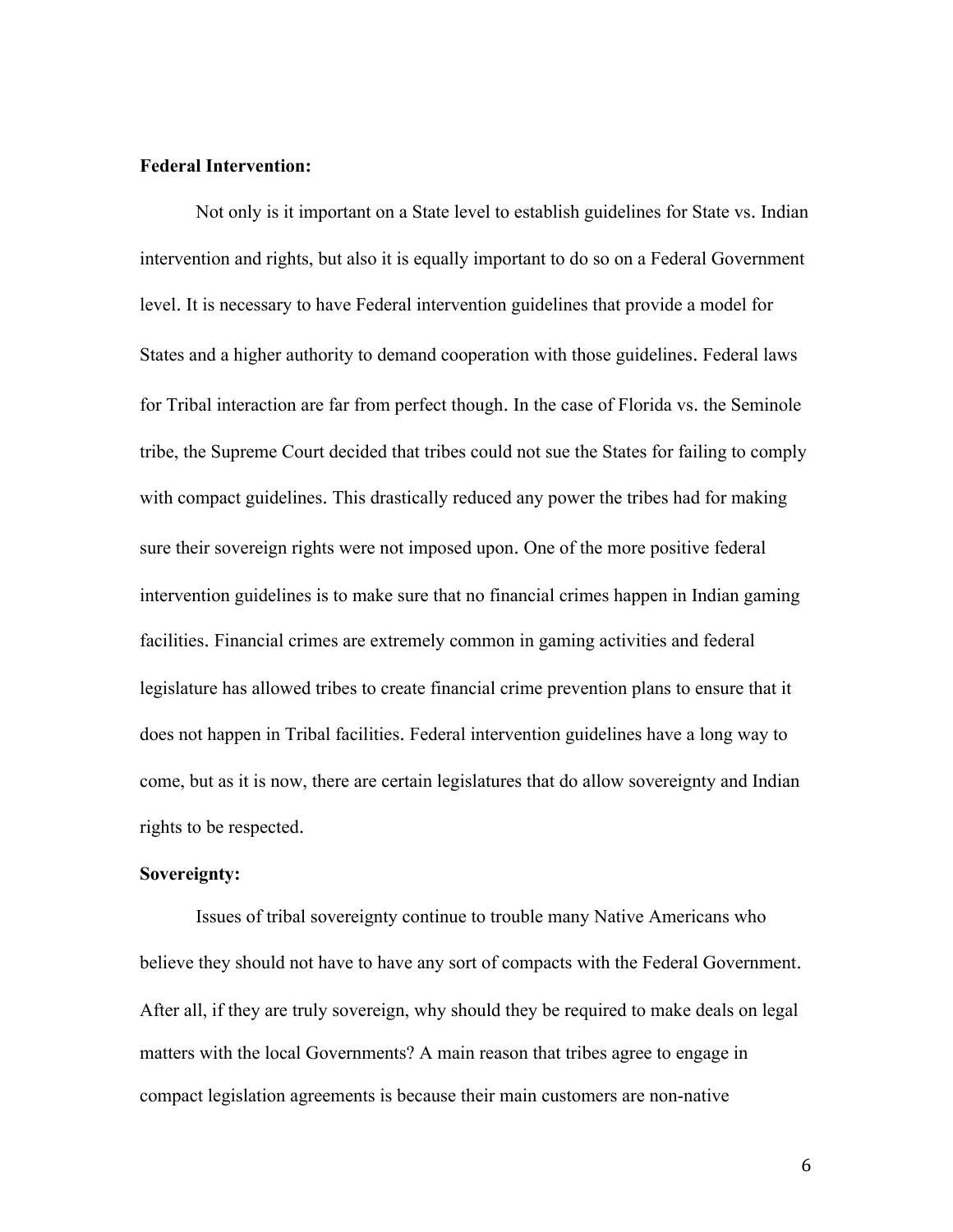Americans who are under the jurisdiction of the Federal Government. If the tribes made things difficult for the Federal and State Governments whatsoever, the Government could just issue new regulations affecting non-native Americans who visit casinos, which would be devastating to business. In order to create the peaceful compromise with the Federal Government, tribal societies have agreed to compacts that dictate rules within their own tribe, so as not to upset their future economic successes. An example of the compact agreement is, "Section 4.2. Authorized Gaming Facilities. The Tribe may establish and operate not more than two (2) Gaming Facilities within the boundaries of its Reservation and only on the Tribe's Indian lands existing as of the execution date of this Amended Compact." One of the main reasons Tribes comply with State legislation consistently is the fact that if Tribes fail to pay any of their dues that were previously set, or fail to insure their gaming industry facilities and operations, they will be penalized their sovereignty. These are major threats to Tribal success and are ways that the State ensures compliance with their intervention policies.

The Pechanga Band of Luiseño Indians has not had a good track record with the State of California and with federal government legislation for various reasons. However, with various court cases, compacts, and negotiations the tribe has been able to overcome adversity and the tribe's culture continues to thrive. By agreeing to follow mandates, guidelines, and operations restrictions the Pechanga Indians have gained the freedom of sovereignty and the respect of both the State and Federal Government.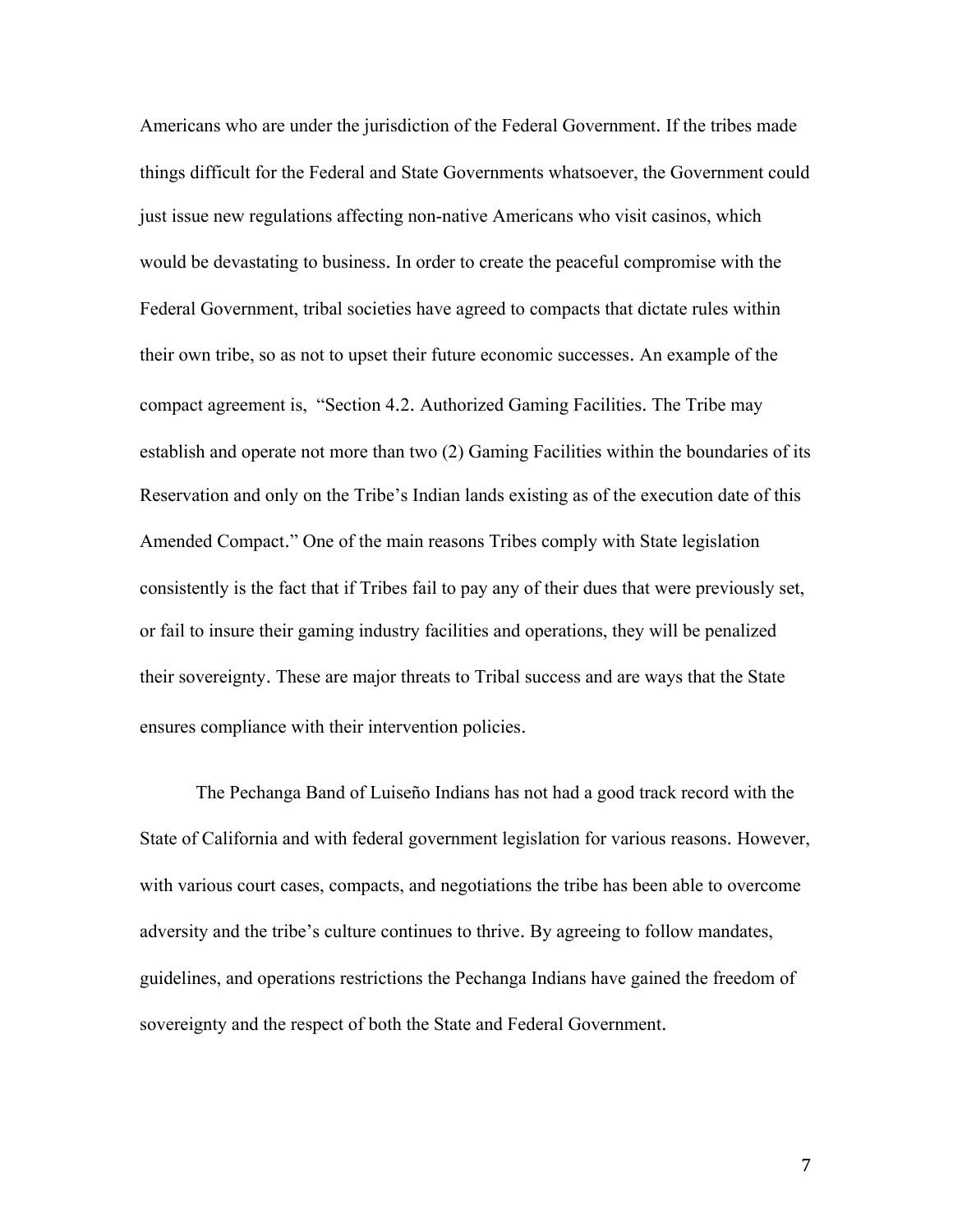#### **Economic and Community Impact:**

The Pechanga Band of Luiseno Indians has been committed to improving life for tribal members for decades. The tribe uses the revenue generated from the casino for a handful of issues. In my findings I have found the tribe uses the revenue to employ many public services. For instance, a portion of the revenues goes towards funding the Pechanga Fire Department. The Pechanga Fire Department employs 30 native tribal people and contributes to protecting the people, property, and economic development of the reservation land. Other public service offerings include schools, construction, and public leadership positions, all which are funded by portions of the casino revenues. Other elements in place to improve the lives of the tribe members are college scholarships, tuition assistance, various facilities and public works. These are essential services to the community especially in regards to bettering the youth of the community and improving education standards of Native Americans. In regards to police force, the Tribal Rangers are responsibly for protecting and preserving peace throughout the tribal land and all tribal members; an essential service which receives its money through casino profit distribution. One of the biggest ways the Pechanga Casinos improve the lives of the community is by stimulating the local economy. They do this by giving local merchant and suppliers the opportunity to sell their goods on a large scale. By providing the outlet for local business to distribute their products, the Casino's are ensuring the overall economic success of not only their own business, but also the business of the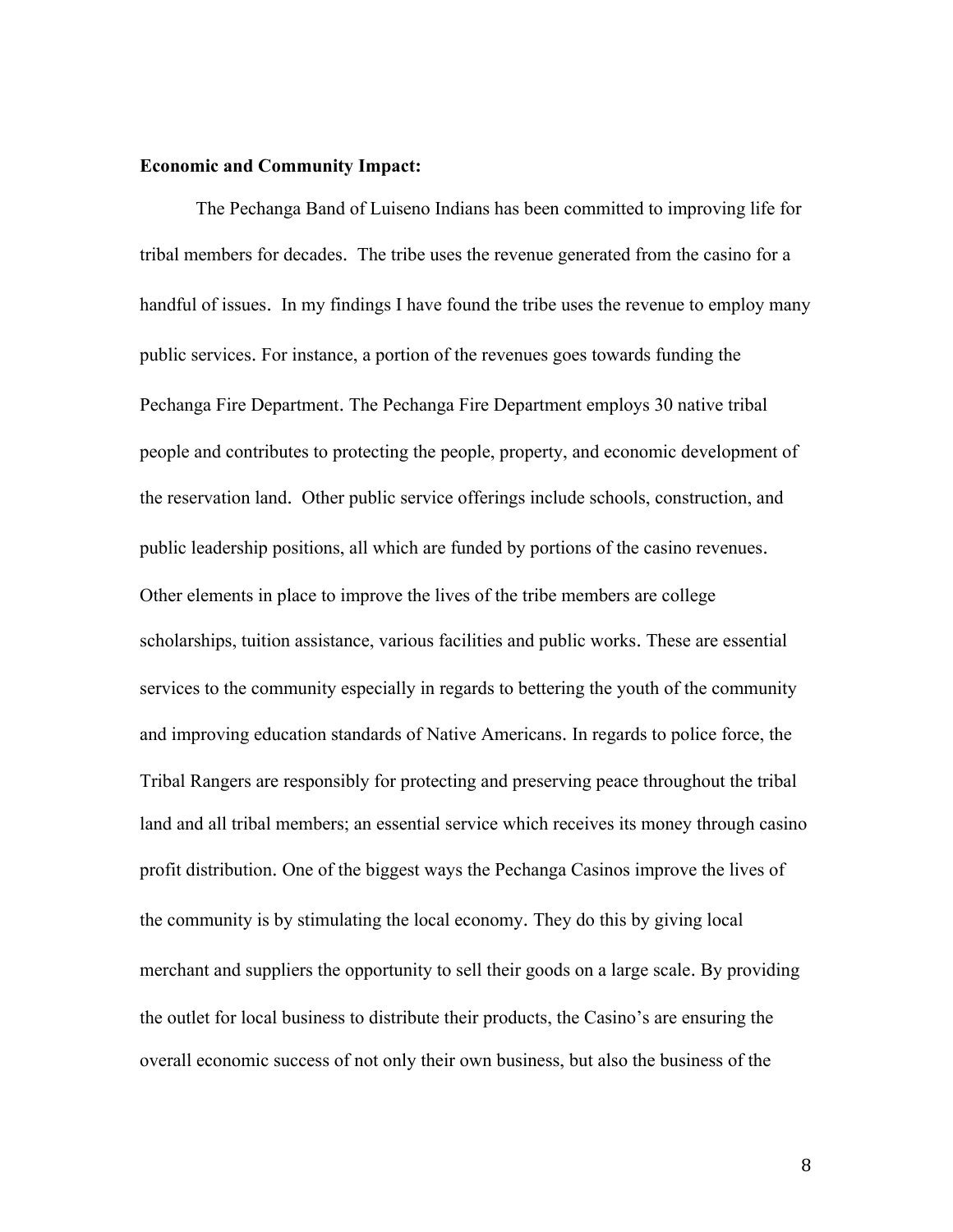whole tribal community. These are some of the ways that the Pechanga Band of Luiseno Indians has used their casino revenue towards the betterment of the tribal community.

The tribe prides themselves for the fact they have many diversified assets throughout the reservation. Some of these assets include a fully functional RV resort and campground. Furthermore, up the street from the RV Park is a fully functional gas station with a mini mart. Both of these assets, which add immense economic value to the community, are all provided by revenue from the tribal casinos. With this revenue the Pechanga Band of Luiseno Indians have added not just a casino business to their land, but they have also created a destination. In order to teach people about their culture, people need to actually come to the reservation lands! The casino bring the initial business traffic, and then the diversified assets that are added to the reservation land through the casino revenue give the Pechanga Band the opportunity to make those customers stay and experience the offerings their tribe has to provide.

One of the most beneficial uses of casino revenue that impacts more than just the tribe itself is the casino revenue that goes towards reducing any environmental impacts the Pechanga Band of Luiseno Indians have created with their business. This is actually revenue use that is mandated by the State Government under the Indian Gaming Special Distribution Fund (cgcc.ca.gov). This Mandate states that a portion of all tribal casino revenue must not only help the impact of the casino on the environment, but that this revenue should also go towards improving the environmental impact of the entire tribe itself. This is a use of casino revenue that benefits the tribe, surrounding community, and state of California as a whole.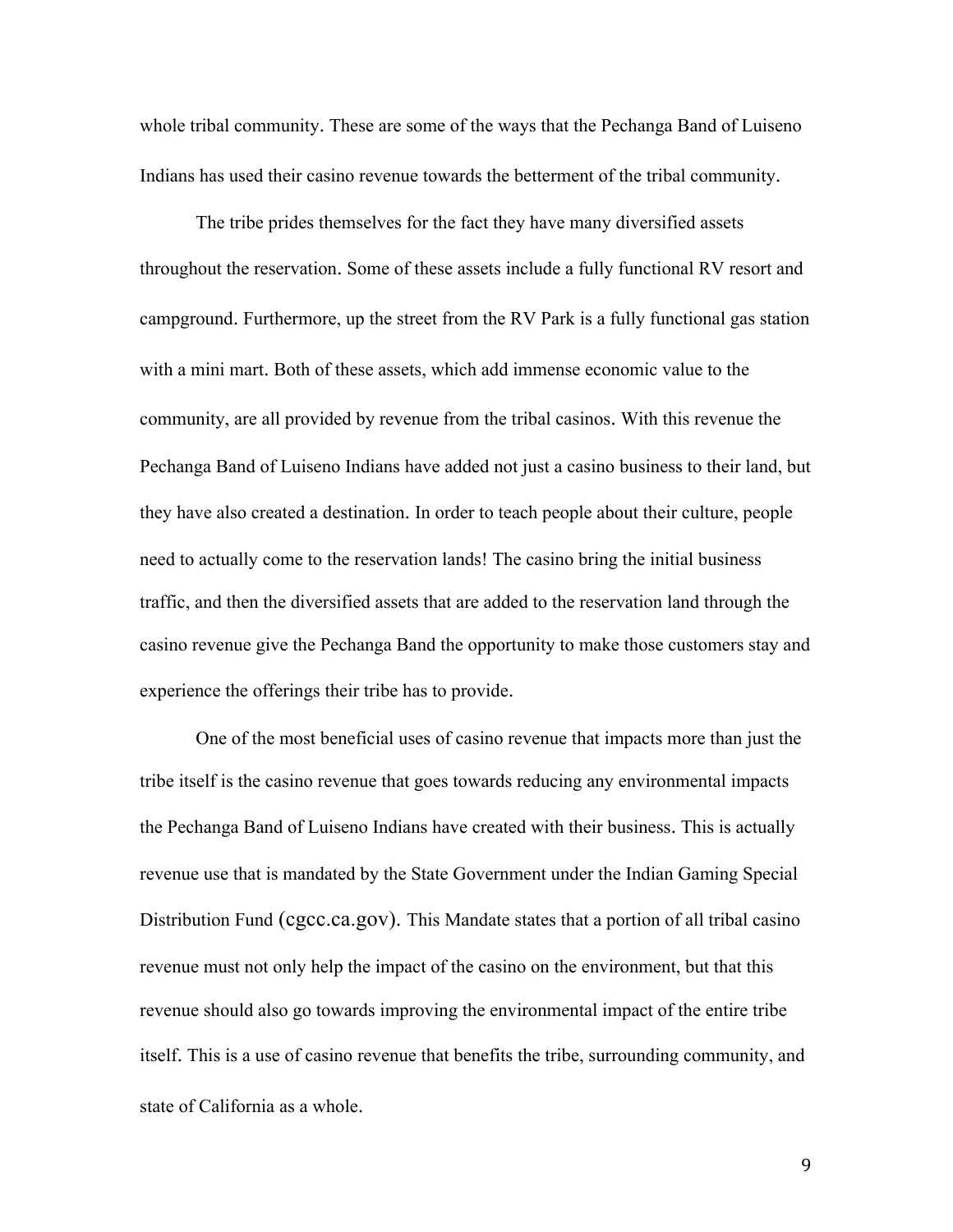## **Guidelines for Revenue Use:**

Compacts created by each tribe with the Government of California state certain percentages of gaming revenue to other tribal needs that each tribe needs to disperse its income towards, such as community improvement, health care, and education. This deal creates a compromise between the federal government and the Native American tribes that have benefited the Pechanga Indians today (cgcc.ca.gov). While very few tribes are economically successful with casino gaming ventures, the compacts established by the IGRA have at least created the opportunity for tribal societies to create better communities for themselves.

Many states also have the power to impose mandates upon the tribe to further dictate how they use their funds. In 2003 the State of California established the Indian Gaming Special Distribution Fund. These monies received by the state from tribal revenues largely go towards repaying the Federal Government of any administrative fees incurred in dealings with the tribe during the fiscal year. They also go towards special programs such as those designed to help people with gambling addictions, or for improving any environmental impacts the tribal gaming activities have caused. Part of the agreement made by the state of California is, "The Tribe shall pay to the State the following:(i) an annual payment of forty-two million, five hundred thousand dollars (\$42,500,000.00)." (cgcc.ca.gov) Regardless of the revenues generated by the casino, this is what the state of California demands for the ability to game on the reservation. With these mandates the State of California has imposed accountability for the tribal societies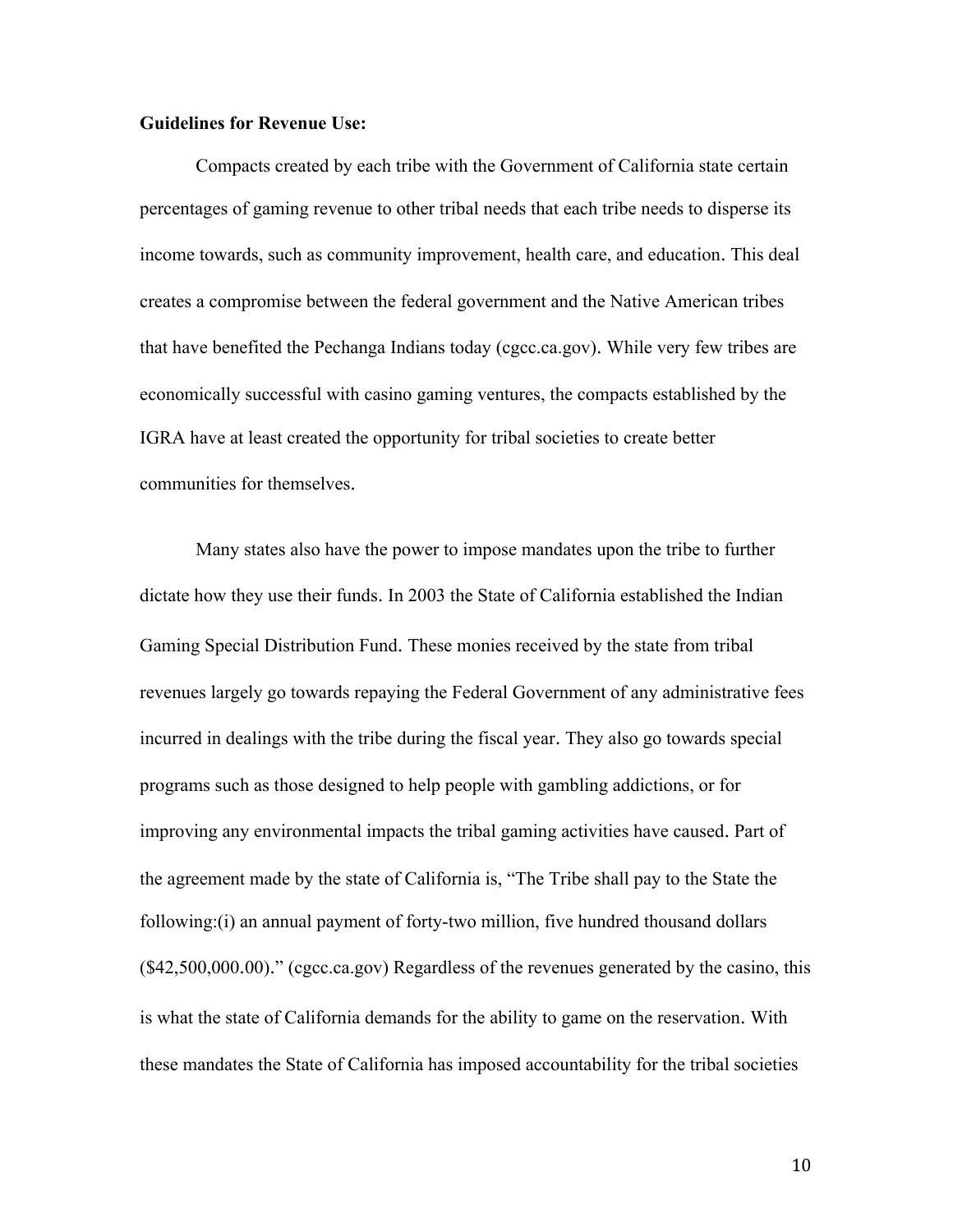casino gaming businesses.

The Pechanga Band of Luiseno Indians has found many ways to use their casino revenue to improve their community. With the largest portion of revenue distributed, the Pechanga Band uses it to develop public services. These services include things such as a police force, and educational tools. Another portion of casino revenue is used towards increasing assets in the community in order to bring further visitors and business opportunities to the area. Lastly, a portion of casino revenue is used towards improving environmental damages that are incurred by the operations of the casino business. The Pechanga Band of Luiseno Indians has found a way to run a very successful business, and improve the lives of the tribal community at the same time.

Throughout my research I truly have enjoyed learning about the Pechanga Band of Luiseño Indians. By following both federal and state guidelines, abiding by rules for revenue use, supporting local tribal economy and community the Pechanga Indians has created a sustainable lifestyle. Through establishing a casino and Indian gaming the tribe has created a backbone for the local economy that will continue supporting it for many years to come. The Pechanga band of Luiseño Indians will continue to thrive for the foreseeable future and will continue benefiting and improving its tribal economy, politics, and social well being.